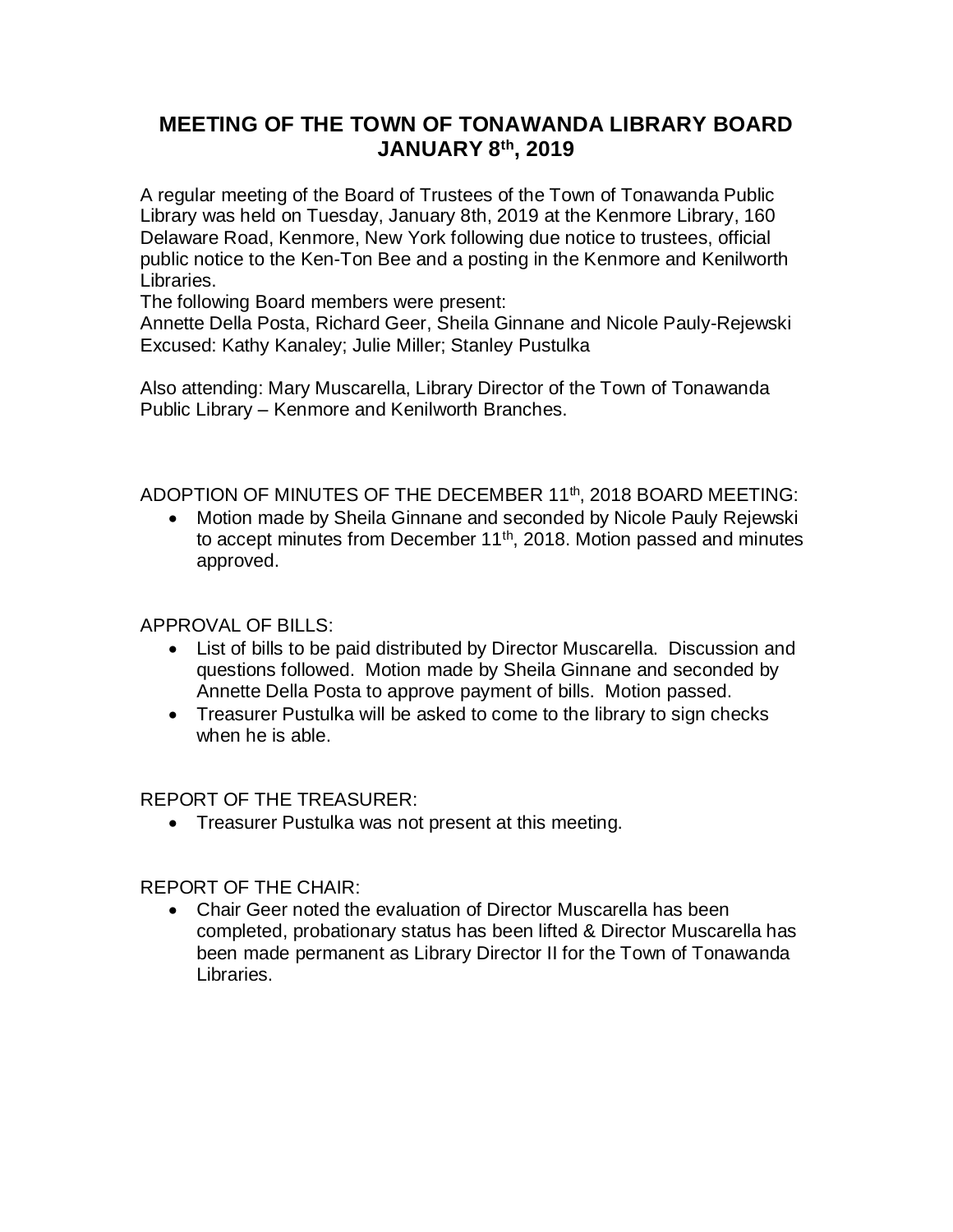### **Monthly Report Prepared by Mary Muscarella Town of Tonawanda Libraries – Kenilworth & Kenmore Branches DECEMBER 2018**

# **KENILWORTH**

# **Statistics**

# **Changes from December 2017 to December 2018**

- Circulation:  $+0.5\%$  (contracting library average  $+0.9\%$ )
- Visitor count:  $-3.1\%$  (contracting library average  $+4.9\%$ )
- PAC: +2.9% (contracting library average -0.8%)
- WiFi: -0.6% (contracting library average +28.9%)
- Number of programs: 11 (4 in December 2017)
- Attendance at programs: 66 (48 in December 2017)

# **Changes from 2017 to 2018 full year**

- Circulation: +2.2%
- Visitor Count: +0.1%
- $\bullet$  PAC: -0.9%
- $\bullet$  WiFi: +22.9%

# **In Library Programs:**

- NARCAN community training, presented by the Erie County Department of Health, was held on Monday, December 3rd. There were 10 participants.
- Graham Cracker Houses, presented by Explore & More Children's Museum, was held on Friday, December 7th. There were 8 adults and 14 children for a total of 22 participants.
- Books and Barks program, facilitated by **Librarian Amy Christman**, was held on Wednesday, December 12th. There were 2 adults and 3 children for a total of 5 participants.
- Book Club, facilitated by **Librarian Amy Christman**, was held on Wednesday, December 5th. There were 8 participants.
- Craft Club, facilitated by **Librarian Amy Christman**, was held on Friday, December 14th. There were 5 adults and 8 children for a total of 13 participants.
- Button Making was available on Wednesdays, December 5<sup>th</sup>, December 12th, December 19th & December 26th. There were 2 children who participated.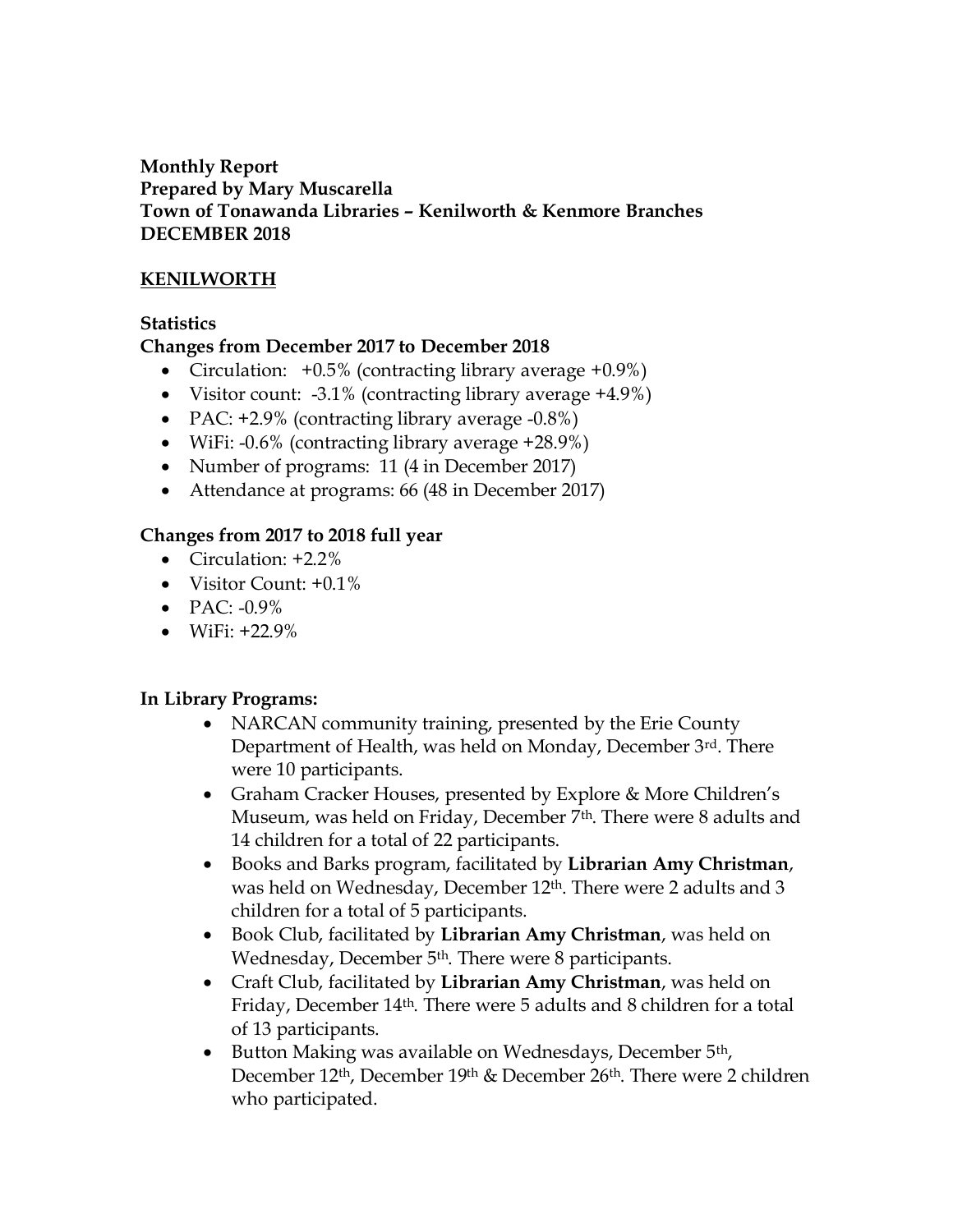#### **Tutoring Sessions:**

There were 4 Adult and 13 Youth tutoring sessions for a total of 17 in December.

#### **Adult Technology Programs:**

\* 'Book-A-Technology-Trainer' cybertrain computer class was held on Monday, December 3rd. There was 1 participant.

\* Computer Coach, **volunteer Teresa Brancato**, was at the Kenilworth Branch on Thursdays, December 13th and December 27th. She assisted 1 patron.

#### **Tours/Outreach:**

'Ripen With Us' Daycare center visit, facilitated by **Librarian Amy Christman**, was on Thursday, December 6th. There were 5 children and 1 adult for a total of 6 participants.

#### **Displays:**

Display titled 'Get Ready for the Holidays' featured craft books and holiday cook books.

#### **Community Room Use:**

- Mental Health Peer Connection
- VA Caregiver Support Group
- Tonawanda Coke Soil Study

#### **Other:**

- A holiday card-making station was put out from December  $11<sup>th</sup>$  -December 21st where patrons of all ages could make handmade greeting cards for friends and family.
- The Snow Day basket was raffled off this month. There were 110 entries. The winner was Mary Ann Szarvan.

#### **Materials Budgets:**

 $MAT = $0$  $AV = $0$ 

Proceeds from candy bar sales December, 2018 = \$36 Proceeds from discarded materials sales December, 2018 = \$92.25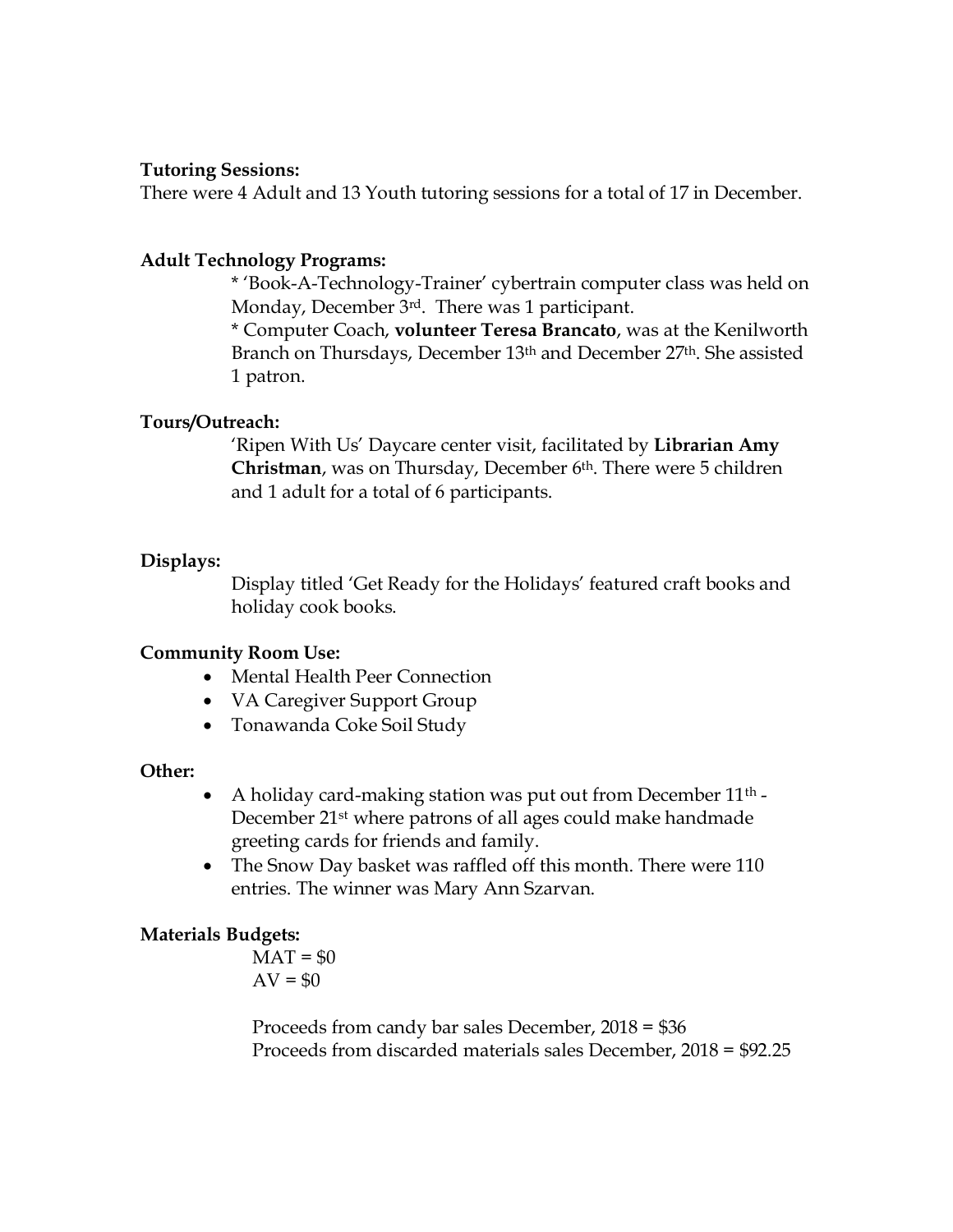# **KENMORE**

#### **Statistics**

### **Changes from December 2017 to December 2018**

- Circulation: +12.8% (contracting library average +0.9%)
- Visitor Count: +5.5% (contracting library average +4.9%)
- PAC: +0.3% (contracting library average -0.8%)
- WiFi: +20.9% (contracting library average +28.9%)
- Number of programs: 24 (17 in December 2017)
- Attendance at programs: 349 (187 in December 2017)

### **Changes from 2017 to 2018 full year**

- Circulation: -3.6%
- Visitor Count: -4.1%
- $\bullet$  PAC: -9.4%
- $\bullet$  WiFi:  $+13.1\%$

### **Town of Tonawanda Libraries 2018 (KNL & KNM combined)**

**#4 in circulation** (#1-Amherst; #2-Cheektowaga; #3-Central) **#4 in total visits** (#1-Amherst; #2-Central; #3-Cheektowaga) **#4 in PAC usage** (#1-Central; #2-Cheektowaga; #3-Amherst) **#3 in WiFi usage** (#1-Central; #2-Amherst)

### **In Library programs**

- Crafter Day, facilitated by **Librarian Jill Jablonski**, was held on Saturday, December 1st. There were 10 adults and 18 children for a total of 28 participants.
- Kenmore Library News/KNL Zine meetings, facilitated by **Librarian Nicole Bermingham**, were held on Wednesdays, December 5th, December 12th, December 19th & December 26th. There were 2 adults and 30 children for a total of 32 participants.
- Books and Barks, facilitated by **Librarian Jill Jablonski**, was held on Saturday, December 8th. There were 3 adults and 5 children for a total of 8 participants.
- LEGO Club, facilitated by **Librarian Joe Patton**, was held on Saturday, December 15th. There were 10 adults and 17 children for a total of 27 participants.
- Adult Journal Group, facilitated by **Librarian Amy Christman**, was held on Tuesday, December 4th. There were 8 participants.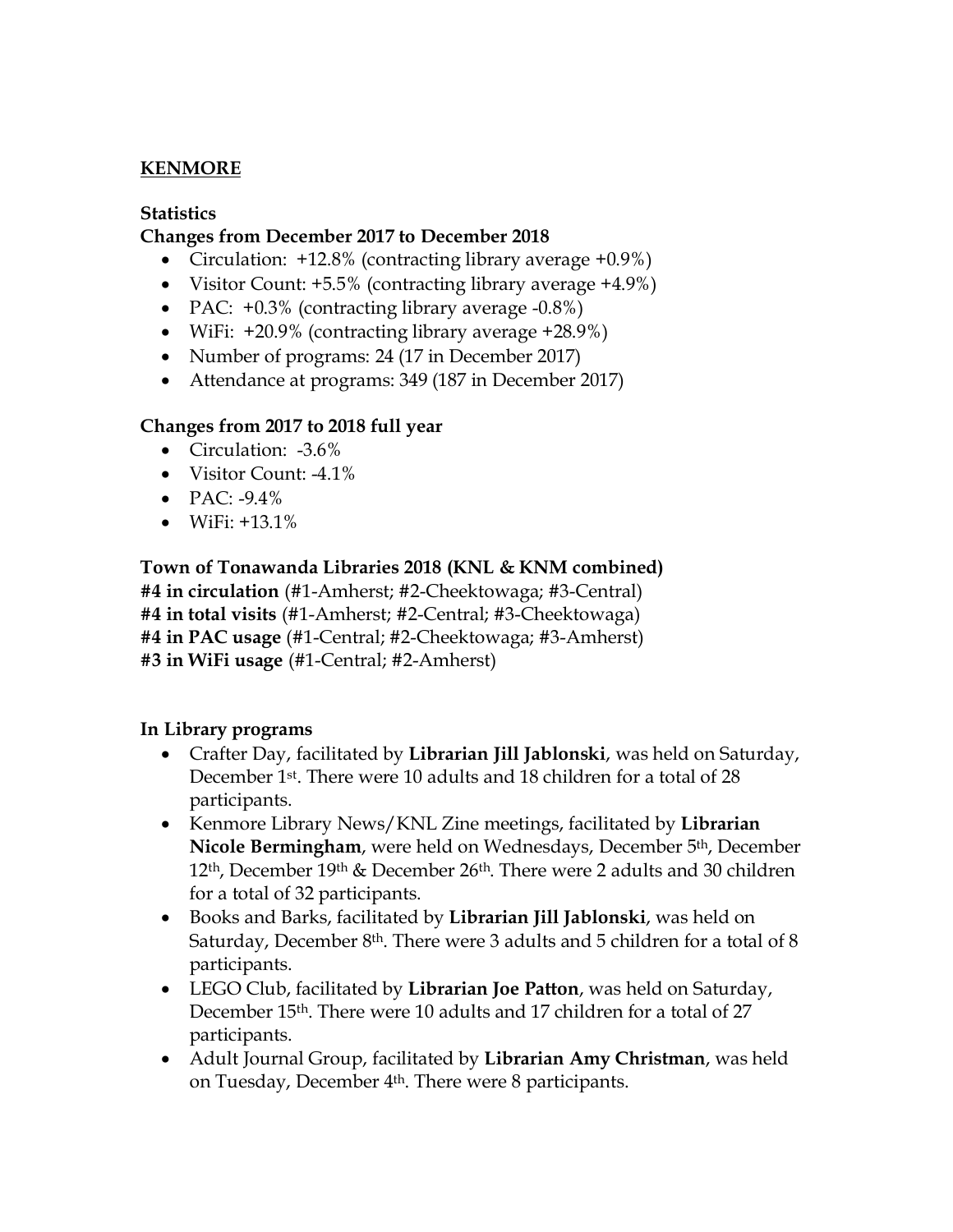- Knit/Crochet group, facilitated by **Librarian Jill Jablonski**, was held on Mondays, December 3<sup>rd</sup>, December 10<sup>th</sup>, December 17<sup>th</sup> & December 31<sup>st</sup>. There were 23 participants.
- Town of Tonawanda Coalition Community Resource HUB was held on Thursday, December 20th from 12-3pm. There were 7 service providers and 8 attendees.
- Button Making was available on Tuesdays, December  $4<sup>th</sup>$ , December  $11<sup>th</sup>$  & December 18th. There were 16 adults and 31 children for a total of 47 participants.
- Book Club, facilitated by **Library Director Mary Muscarella**, met on Wednesday, December 5th to discuss the book 'Elsewhere' by Gabrielle Zevin. There were 6 attendees.
- Performance of 'A Christmas Carol' was presented by Mike Randall (dressed as Charles Dickens) on Tuesday, December 18th. There were 39 adults and 5 children for a total of 44 attendees.
- Graham Cracker House construction was presented by Explore & More Children's Museum on Thursday, December 6<sup>th</sup> and on Sunday December 16th. There were 35 adults and 46 children for a total of 81 attendees.

# **Tutoring:**

• There were 7 tutoring sessions for adults and 9 sessions for children for a total of 16 sessions at the Kenmore library in November.

# **Adult Technology programs/Assistance:**

- Computer Coach **volunteer Matthew Gates** was at the library on Wednesdays, December 5th, December 12th, December 19th & December 26th. He assisted a total of 4 patrons.
- Computer Coach **volunteer Partho Bhattacharya** was at the library Tuesday, December 4th. He assisted a total of 4 patrons.
- Resume Helper **volunteer Lynda Vandermeer** was at the library on Thursdays, December 6th, December 13th, December 20th & December 27th. She assisted 1 patron.
- 'Book-A-Technology-Trainer' cybertrain program was held on Tuesday, December 4th. There were 2 participants.

# **Tours/Outreach:**

 **Librarian Nicole Brown** visited Brookdale Senior Living facility on Monday, December 17th to present her 'Journeys with Nicole' program. There were 14 residents who attended.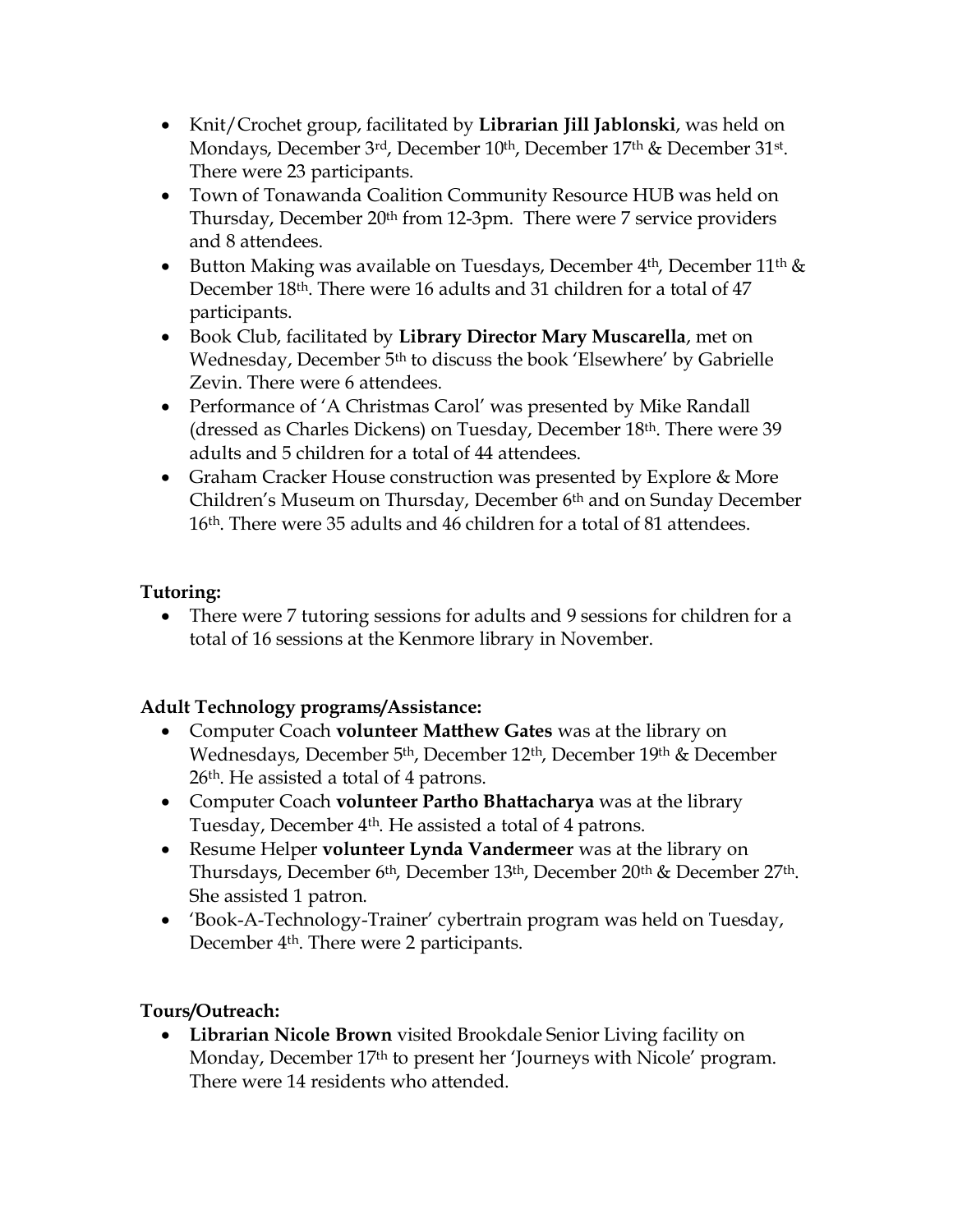**Librarian Nicole Brown** held a Book Discussion at Brookdale Senior Living Facility on Monday, December 3rd. There were 12 participants.

# **Displays:**

- A display called "Homemade Holidays" featured books on cooking and crafting for the holidays.
- To highlight the "Grinch" side of the holidays, a display was put up of books and movies that feature grumpy characters.
- The children's area had a book display called 'Hungry for the Holidays?' featuring children's picture books, readers, and fiction about food.

# **Other:**

- A holiday card-making station was put out from December  $15<sup>th</sup>$   $23<sup>rd</sup>$ where patrons of all ages could make handmade greeting cards for friends and family.
- The winter 'Snow Day' basked was raffled off this month. There were 393 entries and the winner was Derry Moore.

# **Community Room Use:**

The community room was used for 25 meetings for the following groups in December:

Peer Support Group; Mental Health Group; Home School Group; Bloom Girls; UB EOC; Town of Tonawanda Public Library Board Meeting; Fibromyalgia Support Group; Opera Buffs of WNY; Pencrafters; Eclectic Book Club; Knitters; Betty Carr book group; Tonawanda Republican Committee; AARP

# **Materials Budgets:**

 $MAT = $0$  $AV = $0$ 

Proceeds from candy bar sales for December, 2018 = \$124 Proceeds from discarded materials sale for December, 2018 = \$185.15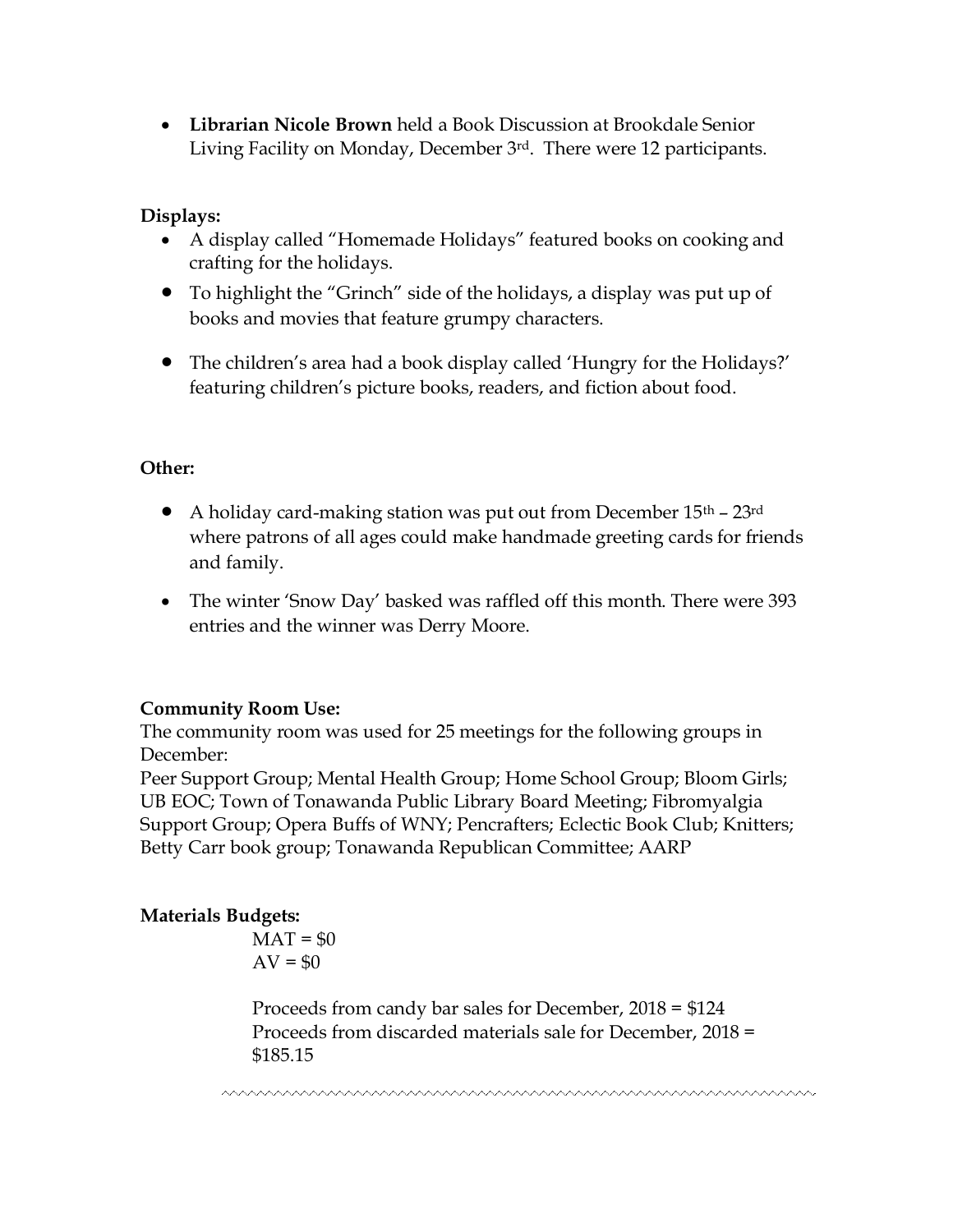**Meetings/Conferences/Trainings/Presentations:**

- Librarian's meeting on Tuesday, December 4th was attended by **Nicole Bermingham, Nicole Brown, Amy Christman, Mary Muscarella and Jill Jablonski.**
- Manager-Director meeting held at Central Library on Wednesday, December 12th was attended by **Library Director Mary Muscarella** and **Library Manager Nicole Bermingham.**
- Mental Health Literacy Workshop was attended by **Librarian Nicole Brown** on Friday, December 7<sup>th</sup>.
- A Youth Services Group meeting was held at the Central library on December 5th, and was attended by **Library Manager Nicole Bermingham** and **Librarian Jill Jablonski.**
- A Battle of the Books Title selection committee meeting was held on December 18th, and was attended by **Librarian Nicole Brown**.
- A seminar titled 'Working with Individuals Affected by Homelessness' was attended by **Librarian Jill Jablonski** on December 20<sup>th</sup> at the Central Library.
- Springshare training (new online calendar system) was attended by **Library Director Mary Muscarella, Library Manager Nicole Bermingham, Librarian Nicole Brown, and Librarian Jill Jablonski.**

# **Correspondence:**

- Letter from Community Foundation for Greater Buffalo, with enclosed donation of \$200 from the Perelandra Fund. Thank you letter was sent.
- Card from Marie & Jay Novello of Wake Forest, NC, with enclosed donation of \$100 in honor of their sister, Diane Kirchberger (a resident of Kenmore). Thank you letters were sent.
- Letter from Fidelity Charitable with enclosed donation of \$250 from Kenmore resident, Andrew Cohn. A thank you letter was sent.

# **NEW BUSINESS:**

- Election of Officers for Board *this was postponed due to having 3 Board members unable to attend this meeting. Election of Officers will be at February 12th, 2019 Board meeting.*
- Any names for potential new Board members ? *None have been submitted.*
- Review 'Display Case/Exhibit Space Rules of Use' and application form (sent via email to Trustees on 1/2/19*) Trustee Della Posta believes that there is a newer version of the Display Case policy and will forward to Director Muscarella when located. Review of policy is postponed.*